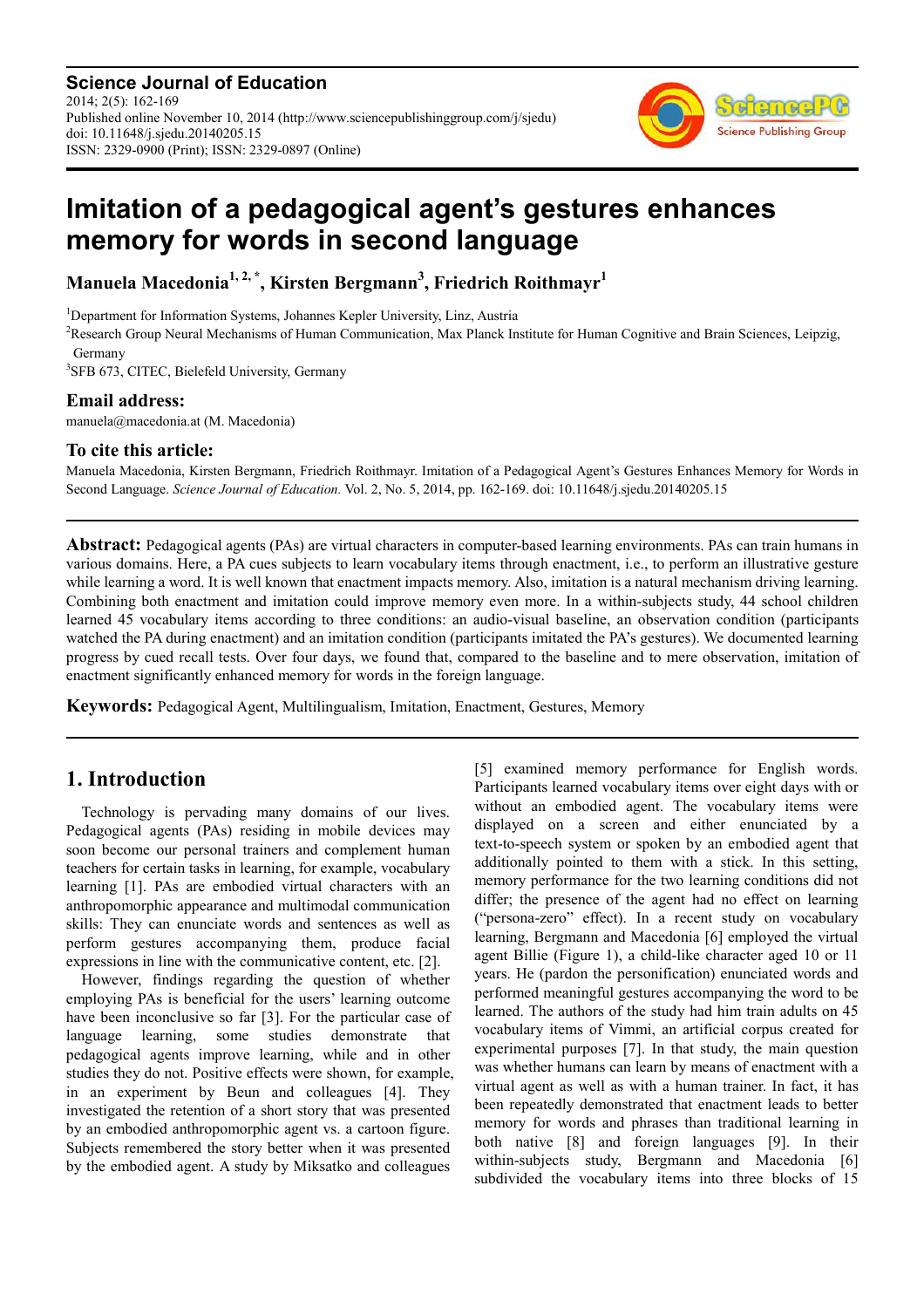words. They were trained by videos according to the following conditions: 1) baseline, i.e., audio-visual training (reading the word and hearing it) 2) baseline plus enactment with the agent and 3) baseline plus enactment with a human trainer (2 and 3 were done by means of videos). The overall results showed an enhancement of audio-visual learning through enactment. Most interestingly, there was no significant difference in vocabulary retention for items enacted with the agent and those with the human trainer. A follow-up study investigated the acceptance of the agent Billie as compared to the human trainer during the presentation of vocabulary items by enactment [10]. Naïve subjects were asked to rate the quality of gestures and several attributes of personality (e.g., friendliness, intelligence, competence) for both trainers, as previously done in a study by Fiske and colleagues [11]. Subjects were presented videos showing the trainers enunciating the word in the foreign language and performing a semantically related gesture. The quality of human gestures was rated as significantly higher than the agent's gestures, but the human and the agent did not differ in terms of perceived personality. A similar study on the acceptance of the agent Billie was conducted with 25 children between 10 and 11 [12]. They rated Billie and a human trainer (a boy of the same age) executing the gestures and enunciating the words. Like in the adult study, the children rated the quality of the human gestures higher than the robotic gestures produced by the agent, and again the human trainer and the agent did not show significantly different ratings of personality for the features investigated. In these two studies, adults and children saw significant difference(s) between the human and the PA when enacting words in a foreign language, but in both cases they showed a similar degree of acceptance for the virtual agent and the human.



*Figure 1. Billie, the virtual agent used for this experiment, performing the gesture for "mug" (screenshots from the video).* 

## **2. Learning a Second Language with the Body**

#### *2.1. Enactment and the Self-Performed Task Effect*

Enactment research began in the early 1980s. In their seminal study, Engelkamp and Krumnacker [13] found that actions have an impact on memory for verbal information. They cued subjects to perform actions representing phrases such as "cut the bread". In a recognition task after learning,

subjects could recognize the phrases better if they had performed the action than if they had only listened to or imagined them. Similarly, Cohen [14] made his subjects learn action phrases either by self-performing or by reading them. In free recall tests, subjects showed enhanced memory performance if they had enacted the phrases. At that time, Cohen coined the term "subject-performed task" (SPT). Accordingly, the effect of gestures on memory for verbal information was called SPT effect. In the 1980s, a considerable number of experiments were conducted with different memory tests and populations that confirmed the SPT effect. For a review see [8].

A main issue in the field is still whether watching the experimenter who performs the action (experimenter-performed task, EPT) leads to the same memory results as a self-performed task (SPT). This issue was already taken up in early enactment research. Whereas Cohen [14] did not find significant differences in memory performance between SPT and EPT, Engelkamp and colleagues demonstrated that SPT leads to superior memory performance in recognition tasks [15, 16]. This controversy was explained later in terms of the quantity of items that had been learned [8]. For short lists (12 items) SPT and EPT do not produce different effects on memory. For longer lists of items, between 24 and 48, SPT lead to better memory results. However, this topic has not been satisfactorily investigated, so that more behavioral research can contribute to clarity in the field.

Results from neuroscientific experiments in the past decade show that self-performing a gesture when learning verbal information leads to the formation of sensorimotor networks that represent and store the words in native [17] and foreign language [7]. Neuroscience provides evidence for the original proposal by Engelkamp that motor information is crucial for memory enhancement for verbal information [18, 19]. Hence if learners do not perform the motor act, they should not form the motor trace in their brains. However, Stefan and colleagues have proven that mere observation of action also leads to the formation of motor memories in the primary motor cortex [20]. Hence the equivalence in memory performance between SPT and EPT as found by Cohen [14] in behavioral experiments could be explained by the possible engagement of the same neural mechanisms involved in both observation and imitation.

#### *2.2. Imitation Grounds Learning*

Infants are the best examples of learning through imitation: they simply watch adults and learn how to do things. Children do this without having been instructed to do so [21]. Likewise, animals learn by imitation [22, 23]; this is not only the case for primates, as learning by imitation has been observed in birds [24] and fishes [25]. The basis of modern research on human imitation was laid by Meltzoff and colleagues' study [26] on manual and facial gestures by babies between 12 and 21 days old. In that study, the authors showed that imitation was already present at a very early stage in life and not, as supposed by other developmental psychologists such as Piaget, starting from the age of 8 months [27]. Meltzoff and Moore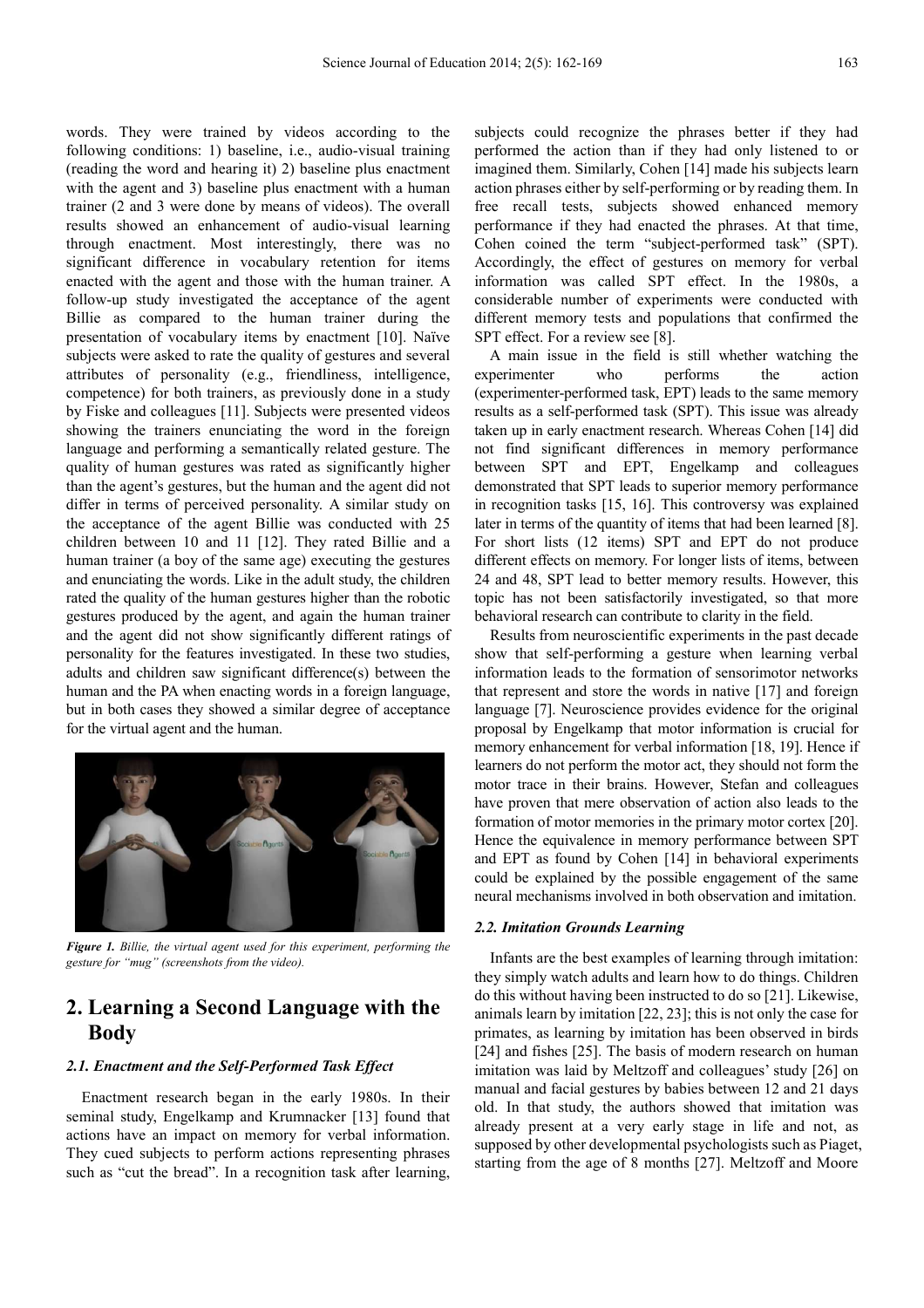[28] replicated the original study a few years later with newborns (mean age 72 hours). Both studies suggested that imitation is not a learned behavior but instead innate. However, in those days the neural mechanisms of imitation were still unknown. They were discovered nearly two decades later in the lab of Giacomo Rizzolatti, an Italian neurophysiologist. The team was investigating grasping actions in macaque monkeys by means of deep electrodes implanted in their motor cortex. They registered the activity of single neurons involved in action control when the monkeys reached for food given to them by the experimenters. Accidentally, the team observed that the neurons involved in grasping became active when the animal reached for the food, but also when the monkey observed the experimenter doing it [29]. The scientists came to the conclusion that these neurons mirror others' actions, hence the term mirror neurons. Despite controversy concerning their function, a large body of evidence has demonstrated over the years that mirror neuron circuits in the brain contribute to learning [30]. Besides action learning, they also subserve the acquisition of social behavior and other cognitive capacities and, most importantly for the present study, language [31]. Interestingly, neurons with mirror functions are also located in different regions of the human brain, including Broca's area, the canonical region for language production. Not surprisingly, motherese, the first form of linguistic interaction between infants and adults [32], involves mirror neuron circuits [33]. We reason that integrating imitation in a language training procedure might be supported by innate learning mechanisms and lead to better results than simply instructing learners to listen to verbal information and to read it.

#### *2.3. Language and Gestures Belong Together*

Another issue supporting the view that training by means of enactment is more efficient is the tight connection between gestures and language [34, 35]. From an evolutionary point of view, there are a few prominent theories postulating that language developed from gestures [36]. The evolution of spoken language might have gone through different stages gradually: from only gestures and simple vocalization initially, over the combined use of manual and vocal communication, to the production of speech [37]. Furthermore, gestures open the way to the acquisition of first language [38]. In the pre-verbal phase, children communicate by deictic and iconic gestures. Pointing is a well investigated precursor to words in a number of communicative situations between children and care-givers [39]. Also, when adults speak, they tend to gesture in order to express their thoughts in a more comprehensible way and to enhance access to their cognitive resources [40]. Speech and gesture interact in order to enhance communication [41].

## **3. The Present Study**

Considering the results described in the introduction and the issues in the preceding sections, we aim to elucidate in detail gesture-supported training with PAs. In this vein, the present study has two major objectives. First, we seek to expand the

experimental setting already realized for adult participants to school children. They are the most important target audience for supportive technologies in foreign language training. Second, we address the question of whether it suffices for learners to only watch the agent presenting the words or to additionally imitate him by performing the gestures themselves. This question is important for the potential use of PAs as vocabulary trainers. Imagine a class with 25 to 30 children sitting quietly in their chairs, simply watching the agent saying the words to be learned and performing the related gestures. This would be easily feasible. Imagine instead cueing the same group of children to perform the gestures. This could be much more laborious, not only because some learners would not like to perform gestures, but also because certain gestures require locomotion in the room. Children simply watching an agent would be easier to realize, while gesture imitation is supported by arguments on imitation learning. Also, evidence from behavioral experiments conducted so far is contradictory [14,15,16] and more research is needed.

Considering the arguments above and the possible applications of PAs in formal instruction, we tested vocabulary training with the agent Billie. In particular, we aimed to explore the following questions:

- a) Can memory performance for words be enhanced if learners watch the PA performing illustrative gestures to the word, compared to an audio-visual baseline (reading and hearing the word)?
- b) Does imitation of the PA enacting words enhance memory for words compared to audio-visual learning and to mere observation of his gestures?
- c) We worked with school children and trained them in groups in a classroom instead of individually in a lab. From a descriptive point of view, we wonder if this is feasible and whether learners accept our novel way of training vocabulary.

#### *3.1. Method*

#### *3.1.1. Participants*

Three school classes, altogether 74 school children (mean age 11.2, SD 0.92, 28 females, 46 males) took part in the experiment. They were subdivided into three training groups of 24, 24 and 25 subjects. None of the participants had a prior report of psychiatric or neurological diseases. All parents of the children gave written consent. The experiment was approved by the local Ethics Committee. Subjects were naïve about the aims of the experiment but were informed that they would participate in an experiment on foreign language word learning. The experimenter and three research assistants were present in the classroom in which the experiment took place. They were to ensure that participants attended to the stimuli and did not omit any part(s) of the training, i.e., word repetition or gesture imitation. As in an experiment by Macedonia and Klimesch [42] in which participants were in the same class, we expected high interaction among subjects. This can bias results and should be prevented.

On the first day of training, despite the presence of the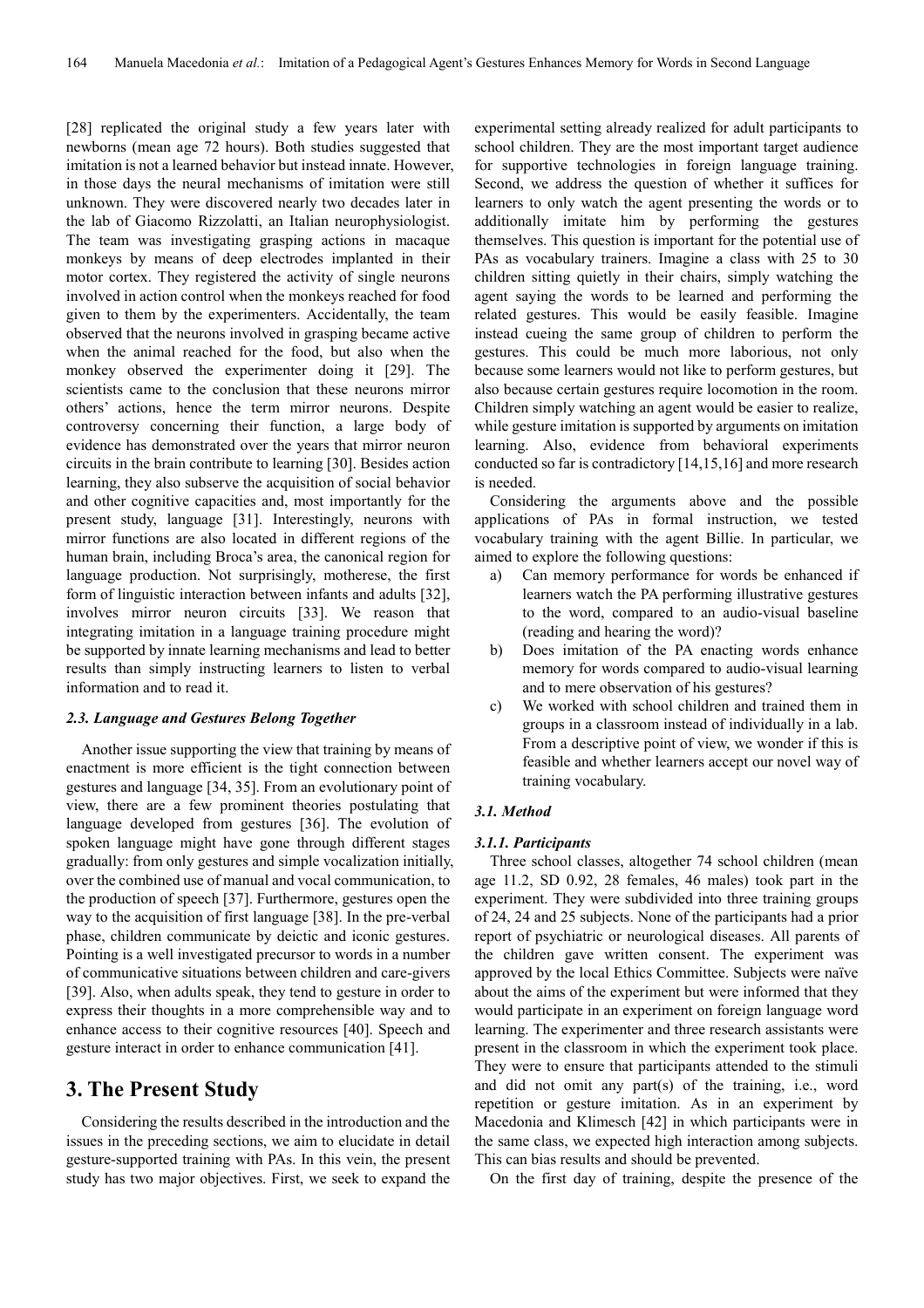research team, participants often did not fulfill the required tasks. On the second day, we decided to exclude a whole class, 25 subjects. They joked, did not attend to the stimuli and disturbed each other during the stimulation. Also, when asked to imitate, subjects did not do so. On the following days, we excluded single subjects for the same reasons or because they did not show up for one phase of the training or testing. We ended up with two groups and 33 subjects (mean age 11.6, SD 0.87, 18 females, 15 males). We had started with three groups and 74 subjects.

*Table 1. Words used in Vimmi for the training with their translation(s) into German. (The English translation is merely for the article's readers and was not used during training).* 

| Item#          | Vimmi  | German            | <b>English Translation</b> |  |
|----------------|--------|-------------------|----------------------------|--|
| $\mathbf{1}$   | motila | <b>Briefmarke</b> | stamp                      |  |
| $\overline{2}$ | gelori | Ohrring           | earring                    |  |
| 3              | miruwe | Pfeffermühle      | pepper mill                |  |
| $\overline{4}$ | lutepa | Petersilie        | parsley                    |  |
| 5              | mebeti | Becher            | mug                        |  |
| 6              | atesi  | Treppe            | stairs                     |  |
| $\overline{7}$ | lofisu | Föhn              | hair dryer                 |  |
| 8              | elebo  | Flöte             | flute                      |  |
| 9              | siroba | Seife             | soap                       |  |
| 10             | suneri | Geige             | violin                     |  |
| 11             | wiboda | Welle             | wave                       |  |
| 12             | batewo | Zettel            | sheet                      |  |
| 13             | nalefa | Messer            | knife                      |  |
| 14             | sokitu | Krawatte          | tie                        |  |
| 15             | nibesa | Knopf             | button                     |  |
| 16             | sigule | Tempel            | temple                     |  |
| 17             | bekoni | Kaffee            | coffee                     |  |
| 18             | pirumo | Erde              | earth                      |  |
| 19             | giketa | Blume             | flower                     |  |
| 20             | magosa | Shampoo           | shampoo                    |  |
| 21             | uladi  | Pullover          | pullover                   |  |
| 22             | nabita | Spülmittel        | dishwashing liquid         |  |
| 23             | giwupo | Kürbis            | pumpkin                    |  |
| 24             | mesako | Radiergummi       | eraser                     |  |
| 25             | dafipo | Blech             | plate                      |  |
| 26             | gaboki | Spiegel           | mirror                     |  |
| 27             | maloti | Gebiss            | denture                    |  |
| 28             | dotewe | Schwamm           | sponge                     |  |
| 29             | dubeki | Parfüm            | perfume                    |  |
| 30             | mofibu | Fernbedienung     | remote control             |  |
| 31             | puneri | Handtuch          | towel                      |  |
| 32             | botufe | Taschentuch       | handkerchief               |  |
| 33             | gasima | Poster            | poster                     |  |
| 34             | nelosi | Reißverschluss    | zip                        |  |
| 35             | gepesa | Besen             | broom                      |  |
| 36             | wugezi | Regal             | shelf                      |  |
| 37             | nowitu | Telefon           | telephone                  |  |
| 38             | guriwe | Faden             | thread                     |  |
| 39             | lamube | Fieber            | fever                      |  |
| 40             | lifawo | Stuhl             | chair                      |  |
| 41             | wasute | Säge              | saw                        |  |
| 42             | gubame | <b>Brücke</b>     | bridge                     |  |
| 43             | serawo | Gießkanne         | watering can               |  |
| 44             | mewima | Stempel           | seal                       |  |
| 45             | asemo  | Krücke            | crutch                     |  |

#### *3.1.2. Experimental Environment*

Because we intended to make predictions for foreign language instruction, we opted to train subjects in a classroom in their school instead of in a lab. The school board provided a larger room of about 40 square meters. Tables and chairs were moved to the walls of the classroom. Subjects could stand in the middle of the room and had about a square meter each at their disposal. They could perform the gestures easily when required by the training condition. The groups of subjects came to the training room for four days, one hour daily and thereafter returned to their classrooms.

#### *3.1.3. Training Materials*

We used 45 words in Vimmi [7], an artificial corpus used for experiments in vocabulary retention and created in order to avoid associations to words known to the participants (Table 1). Vimmi conforms with Italian phonotactics; hence words sound Italian but they are not. Words were generated by Perl, a programming language used for text manipulation [43], and controlled for word length. All items consisted of three syllables. We assigned each Vimmi item an arbitrary meaning in German. German words were concrete nouns and were controlled for their frequency of use (http://wortschatz.uni-leipzig.de). For each item to be learned, the training materials consisted of the written word in Vimmi, its translation into German, the audio file in Vimmi (approximately 0.8 s) and a video (5 s) with the agent performing the corresponding gesture.

#### *3.1.4. Gestures Used*

All gestures were performed by the agent Billie. We modelled the agent's gestures according to videos with a human actress executing them. We used the AsapRealizer [44], a framework for behavior synthesis in virtual humans that receives multimodal behavior specifications in the Behavior Markup Language [45] as input. We rendered the agent's gestures into video data. The gestures embodied by the agent were based on arbitrarily chosen feature(s) of the word's semantics (such as object shape) or functions of usage (for additional information see [46]).

#### *3.1.5. Training Procedure*

We subdivided the 45 words of Vimmi into three blocks of 15 words each. We then assigned the blocks of 15 items to three learning condition:

- 1) Audio-Visual (AV): Participants were presented the word in written form, heard the corresponding audio file and saw a static picture of the agent;
- 2) Gesture Observation (GO): Participants were presented the word in written form, heard the corresponding audio file, saw the agent performing the corresponding gesture, and were cued only to watch.
- 3) Gesture Imitation (GI): Participants were presented the word in written form, heard the corresponding audio file, saw the agent performing the corresponding gesture, and were cued to repeat the word aloud and to imitate the gesture performed by the agent.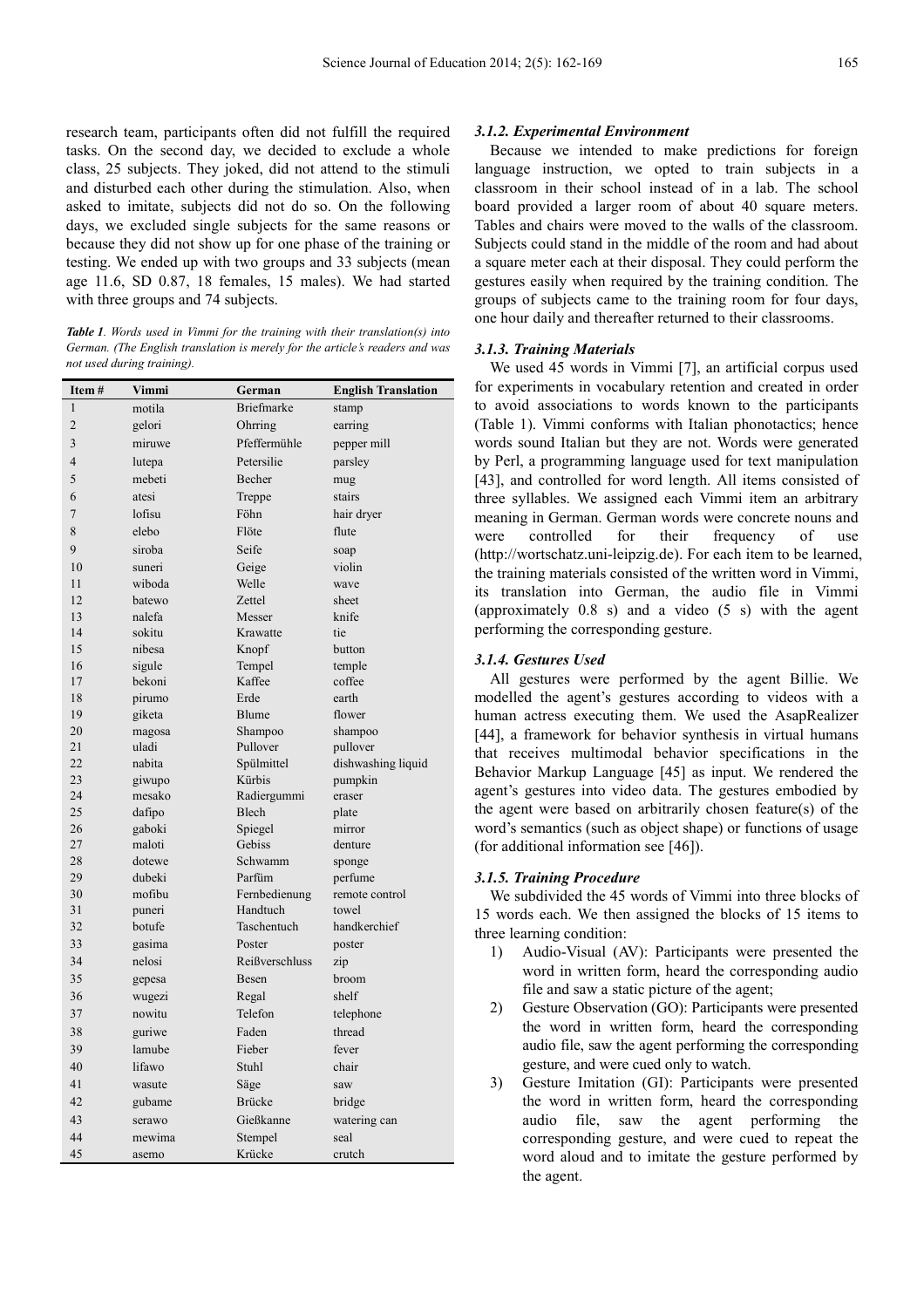For stimulation, we used the software Presentation (https://www.neurobs.com). During stimulation, we randomized the order of presentation of the items within the blocks and grouped them into three smaller blocks of five items each. Every block was presented seven times daily. Learning conditions for the words changed depending on the group (Table 2).

Participants were trained according to the training schedule (Table 3) for four days, from Monday to Thursday. The three training conditions alternated and counterbalanced the experimental conditions daily. Testing occurred on Friday only. We excluded group 1 from the training for reasons explained above.

|  |  | <b>Table 2.</b> Distribution of the words and the learning condition(s) for group 2 (a) and 3 (b), respectively. |  |
|--|--|------------------------------------------------------------------------------------------------------------------|--|
|--|--|------------------------------------------------------------------------------------------------------------------|--|

| a)                  |                         |                     |                     |                  |
|---------------------|-------------------------|---------------------|---------------------|------------------|
| Day 01              | Day 02                  | Day 03              | Day 04              | Day $05$         |
| welcoming           | test $(\text{day } 01)$ | test (day $02$ )    | test (day $03$ )    | test (day $04$ ) |
| $15 \text{ min}$    | $20 \text{ min}$        | $20 \text{ min}$    | $20 \text{ min}$    | $20 \text{ min}$ |
| audio-visual        | gesture observation     | gesture imitation   | audio-visual        |                  |
| $20 \text{ min}$    | $20 \text{ min}$        | $20 \text{ min}$    | $20 \text{ min}$    |                  |
| break 5 min         | break 5 min             | break 5 min         | break 5 min         |                  |
| gesture observation | gesture imitation       | audio-visual        | gesture observation |                  |
| $20 \text{ min}$    | $20 \text{ min}$        | $20 \text{ min}$    | $20 \text{ min}$    |                  |
| break 5 min         | break 5 min             | break 5 min         | break 5 min         |                  |
| gesture imitation   | audio-visual            | gesture observation | gesture imitation   |                  |
| $20 \text{ min}$    | $20 \text{ min}$        | $20 \text{ min}$    | $20 \text{ min}$    |                  |
| $\mathbf{b}$        |                         |                     |                     |                  |
| Day 01              | Day 02                  | Day 03              | Day 04              | <b>Day 05</b>    |
| welcoming           | test (day $01$ )        | test (day $02$ )    | test (day $03$ )    | test (day $04$ ) |
| $15 \text{ min}$    | $20 \text{ min}$        | $20 \text{ min}$    | $20 \text{ min}$    | $20 \text{ min}$ |
| gesture imitation   | gesture observation     | audio-visual        | gesture imitation   |                  |
| $20 \text{ min}$    | $20 \text{ min}$        | $20 \text{ min}$    | $20 \text{ min}$    |                  |
| break 5 min         | break 5 min             | break 5 min         | break 5 min         |                  |
| gesture observation | audio-visual            | gesture imitation   | gesture observation |                  |
| $20 \text{ min}$    | $20 \text{ min}$        | $20 \text{ min}$    | $20 \text{ min}$    |                  |
| break 5 min         | break 5 min             | break 5 min         | break 5 min         |                  |
| audio-visual        | gesture imitation       | gesture observation | audio-visual        |                  |
| $20 \text{ min}$    | $20 \text{ min}$        | $20 \text{ min}$    | $20 \text{ min}$    |                  |

*Table 3. Training schedule for group 2 and 3 (group 1 was excluded from training on the 2nd day).*

|         | <b>Words 1-15</b>      | <b>Words 16-30</b>     | <b>Words 30-45</b> |
|---------|------------------------|------------------------|--------------------|
| Group 2 | gesture<br>observation | audio-visual           | gesture imitation  |
| Group 3 | gesture imitation      | gesture<br>observation | audio-visual       |

#### *3.1.6. Testing*

Starting from day 2, we assessed daily memory performance by means of cued recall tests from the native (German) into the foreign language (Vimmi) and vice-versa. Participants were given a sheet of paper with a randomized list of words to be translated into the other language. We instructed participants to translate as many words as they could. Each test lasted 10 minutes and the order of translation changed daily. We considered an item as correct if its spelling corresponded to the spelling provided during training (score 1). In Vimmi, for sonorous consonants we made following exception: German natives, because of a phonological rule of German, devoice sonorous consonants such as [g] and pronounce them as voiceless [k] at the word onset and the word end. In this case a wrong spelling was not considered as an error. In German, we considered spelling always correct, even if subjects made spelling mistakes common for this school level. For example, a common mistake is [ss] instead of [ß]. Note that in German both [ss] and [ß] have the same sound; however, their use is idiosyncratic and needs to be learned.

## **4. Results**

We averaged memory results for the three conditions through the training time (days 02-05) for the 33 subjects that completed the experiment (Figure 2). In the translation from German (the subject's native language) into Vimmi, subjects learned slightly better by observing the gestures and by imitating them compared to audio-visual input. However, the variance was high and the differences among conditions were not significant. In the translation from Vimmi into German, the graphics show that subjects benefitted from observing the gesture, and most of all by imitating them, although the difference between these two conditions is not significant.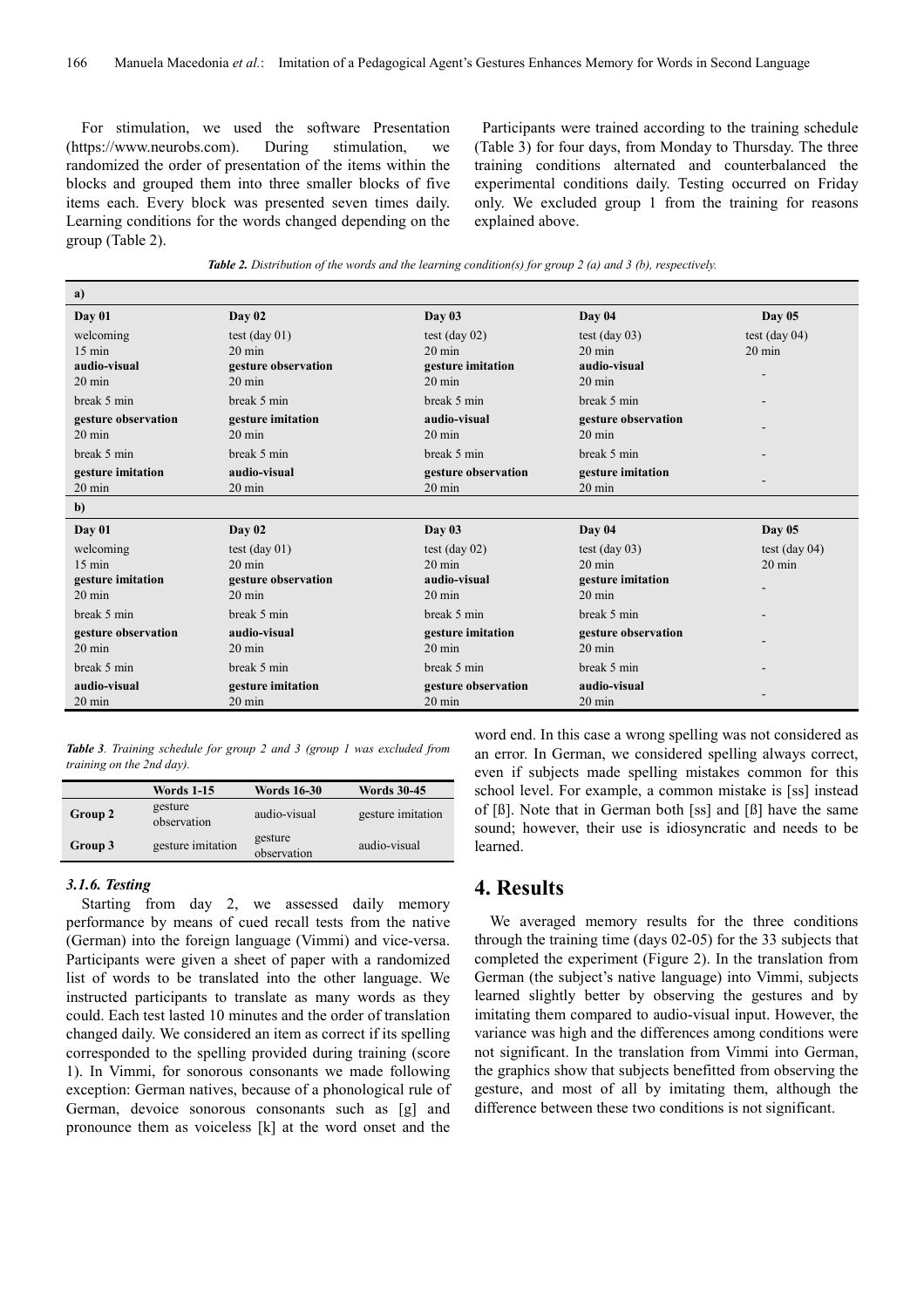

*Figure 2. Memory performance in the cued recall test subdivided by translation direction and training.* 

In order to assess the influence of the agent's gestures and the imitation of the agent's gestures on memory performance, we computed a 3x2 repeated measures ANOVA for the 33 subjects who completed the training and were present in all four testing phases. In the ANOVA, we considered the factors TRAINING (audio-visual, observation and imitation) and LANGUAGE (German into Vimmi and Vimmi into German). The study yielded significant results for both LANGUAGE and TRAINING,  $F(1,3) = 23,79$  p<0.05 and  $F(2,6) = 9,21$ p<0.05, respectively. The interaction between LANGUAGE and TRAINING was not significant.

We further aggregated both translation directions into three conditions and plotted the graphics in Figure 3 to indicate overall memory results related to the training condition.

Despite the poor performance and the high subject dropout, best memory results were achieved by imitation compared to the other learning conditions. The difference between audio-visual learning and gesture observation was slight. In the repeated measures ANOVA we found a significant main effect for the factor TRAINING  $F(2,6) = 6,23$  p<0.05. Note that best memory results (both cued recall tests aggregated) were on average only about 20% of the learning target, i.e., about 9 words out of 45 after 4 hours of training. Compared with other studies with adult subjects [7, 47, 48], school children performed poorly.



*Figure 3. Memory performance subdivided by training procedure after aggregation of translation direction.*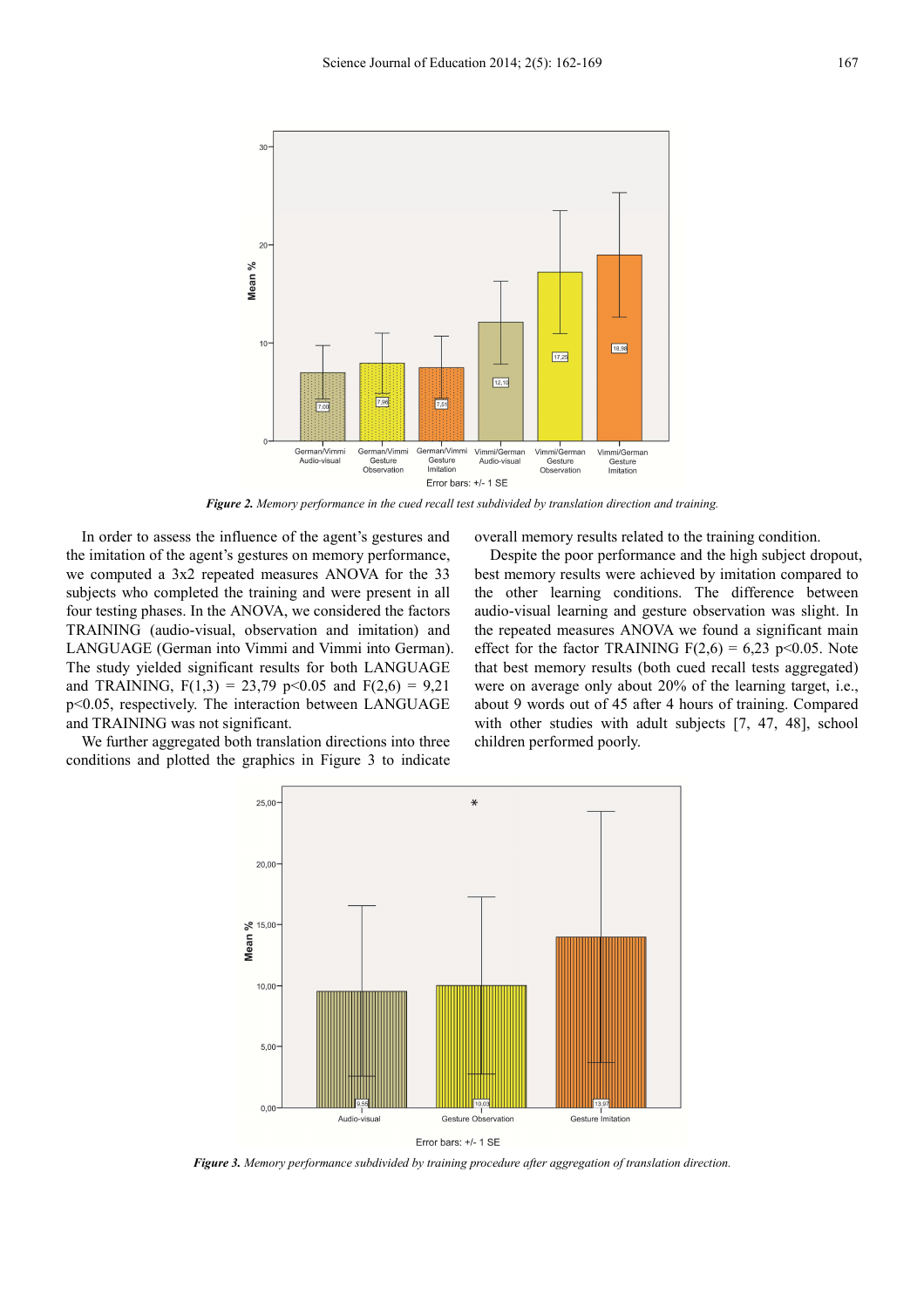## **5. Discussion and Conclusion**

This experiment was designed to assess whether school children can be successfully trained in L2 vocabulary by a PA. Our main research question was whether observing semantically related gestures performed by the PA is as efficient as imitation, i.e., self-performance of those gestures. Our participants learned Vimmi items under three conditions: audio-visually, by watching a PA performing gestures related to the words' semantics, and through imitation of the gestures produced by the PA. The data displayed in the preceding section provide the following answers to our research questions.

First, compared to an audio-visual baseline, memory for words is enhanced if subjects observe and/or imitate gestures performed by an agent. However, our data show that imitation of a PA performing gestures is the training that leads to best memory results for single words in L2. Thus our results support the SPT hypothesis [15] and not the EPT hypothesis [14]. However, the statistical significance documenting the superiority of imitation (SPT) was not given in all analyses and particularly the results of the cued recall tests from German into Vimmi do not confirm the hypothesis (Figure 2). We can only speculate about the reasons for this. It is possible that in this translation direction results might be connected with the difficulty of the task. If subjects would get more intensive training, either for a longer session daily or for longer than four days, subjects might achieve better results. This was observed in other studies [7, 47] in which subjects started to benefit of enactment on the 3rd day of training. However the training in those studies lasted much longer than in the present one (2 to 3 hours daily for 5 days and not only 1 hour daily for 4 days).

The school children were trained together in a classroom. This is feasible, but it was a challenge for the experimenters' team to maintain discipline and to make sure that participants attended to the stimuli and followed the instructions. We imagine that teachers working with the class regularly might achieve better interaction. Also, participants were naïve about the goals of the study. This might have influenced their motivation to cooperate as they might not have seen any sense in performing gestures when learning words of a non-existing language. Hence for future experiments, we will provide participants with more information about the experiment and teach them words from a living language. Also, we might provide some reward for good discipline and cooperation, but not for memory performance, as this might bias results.

Altogether, these data indicate that audio-visual learning of vocabulary items can be enhanced by means of enactment. However, enactment works better if not only performed by an actor and observed by learners but also performed by the learners themselves. Beyond the limitations discussed above concerning the cooperation of our subjects, more research is needed in order to clarify this issue.

## **Acknowledgements**

The authors thank Christopher Hackl, Oliver Kern and Judith Etzelshofer for assistance during the experiment and Christopher Hackl for data collection. The authors are grateful to Bob Bach for helpful discussion.

### **References**

- [1] M. Macedonia, I. Groher, and F. Roithmayr, "Intelligent Virtual Agents as Language Trainers Facilitate Multilingualism". Frontiers in Psychology, 2014. 5.
- [2] J. Cassell, Embodied conversational agents. 2000, Cambridge, Mass. ; London: MIT Press.
- [3] S. Heidig and G. Clarebout, "Do pedagogical agents make a difference to student motivation and learning?". Educational Research Review, 2011. 6(1): p. 27-54.
- [4] R.-J. Beun, E. Vos, and C. Witteman, "Embodied Conversational Agents: Effects on Memory Performance and Anthropomorphisation", in Intelligent Virtual Agents, T. Rist, et al., Editors. 2003, Springer Berlin Heidelberg. p. 315-319.
- [5] J. Miksatko, K. Kipp, and M. Kipp, "The Persona Zero-Effect: Evaluating Virtual Character Benefits on a Learning Task with Repeated Interactions", in Intelligent Virtual Agents, J. Allbeck, et al., Editors. 2010, Springer Berlin Heidelberg. p. 475-481.
- [6] K. Bergmann and M. Macedonia, "A Virtual Agent as Vocabulary Trainer: Iconic Gestures Help to Improve Learners' Memory Performance", in Proceedings of the 13th International Conference on Intelligent Virtual Agents., T.I.C.o.I.V.A.I. 2013), Editor 2013. p. submitted.
- [7] M. Macedonia, K. Müller, and A.D. Friederici, "The impact of iconic gestures on foreign language word learning and its neural substrate". Human Brain Mapping, 2011. 32(6): p. 982-998.
- [8] H.D. Zimmer, Memory for action: a distinct form of episodic memory? 2001, Oxford: Oxford University Press. ix, 205 p.
- [9] M. Macedonia and K. Von Kriegstein, "Gestures enhance foreign language learning". Biolinguistics, 2012. 6(Special Issue "Embodiment"): p. 393-416.
- [10] M. Macedonia, "A bizarre pedagogical virtual trainer enhances memory for words in a foreign language". International Journal of Computer Science and Artificial Intelligence, 2014. 4(2): p. 24-34.
- [11] S.T. Fiske, A.J.C. Cuddy, and P. Glick, "Universal dimensions of social cognition: warmth and competence". Trends in Cognitive Sciences, 2007. 11(2): p. 77-83.
- [12] M. Macedonia, R. Kern, and F. Roithmayr, "Do children accept virtual agents as foreign language trainers?". International Journal of Learning,Teaching, and Educational Research, 2014. 7(1): p.131-137.
- [13] J. Engelkamp and H. Krumnacker, "Imaginale und motorische Prozesse beim Behalten verbalen Materials". Zeitschrift für experimentelle und angewandte Psychologie, 1980(27): p. 511-533.